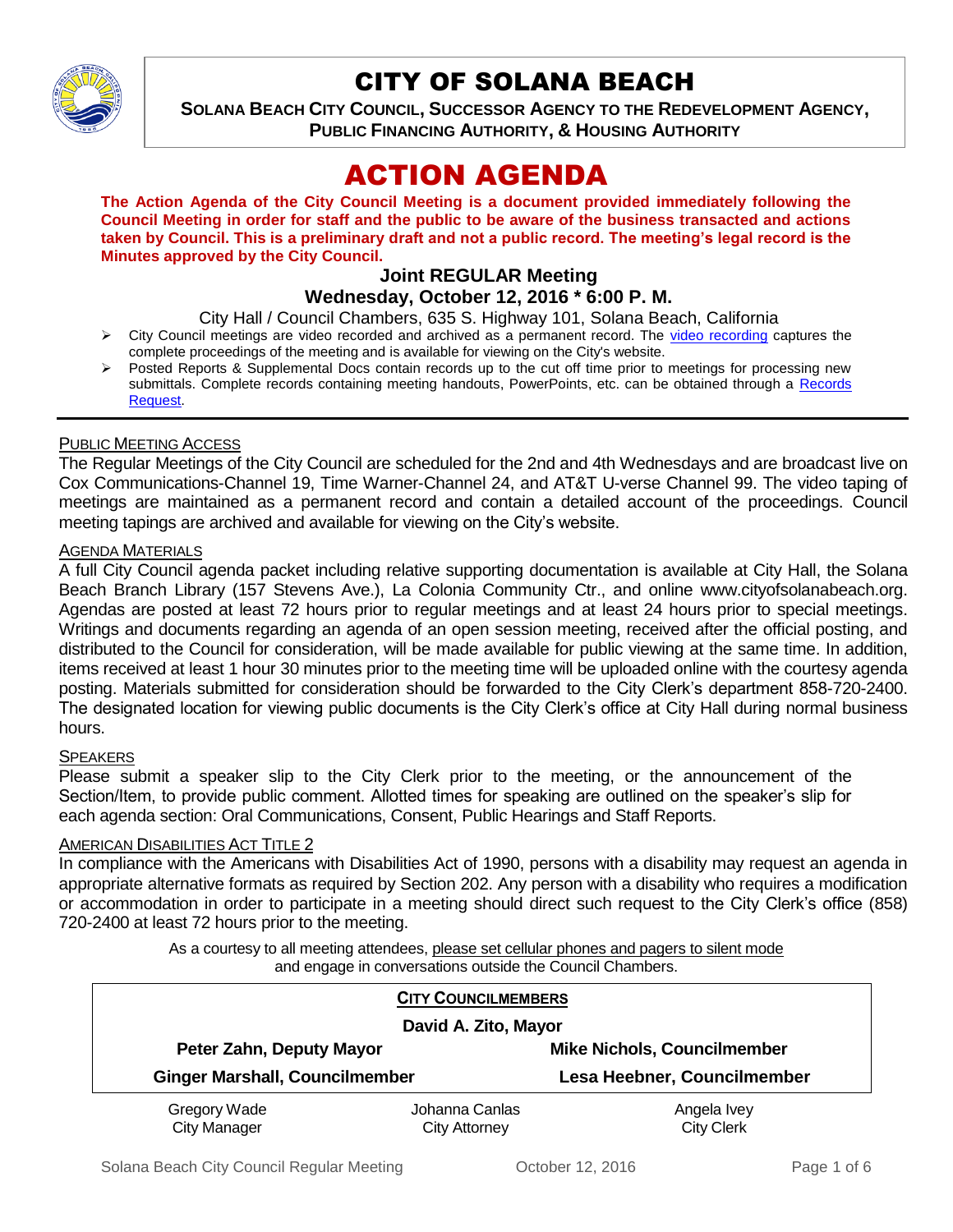#### SPEAKERS:

Please submit your speaker slip to the City Clerk prior to the meeting or the announcement of the Item. Allotted times for speaking are outlined on the speaker's slip for Oral Communications, Consent, Public Hearings and Staff Reports.

#### READING OF ORDINANCES AND RESOLUTIONS:

Pursuant to Solana Beach Municipal Code Section 2.04.460, at the time of introduction or adoption of an ordinance or adoption of a resolution, the same shall not be read in full unless after the reading of the title, further reading is requested by a member of the Council. If any Councilmember so requests, the ordinance or resolution shall be read in full. In the absence of such a request, this section shall constitute a waiver by the council of such reading.

## **CALL TO ORDER AND ROLL CALL:**

#### **CLOSED SESSION REPORT:** (when applicable)

## **FLAG SALUTE:**

## **APPROVAL OF AGENDA: COUNCIL ACTION: Approved 5/0**

## **PROCLAMATIONS/CERTIFICATES:** *Ceremonial*

Fire Prevention Week

**PRESENTATIONS:** Ceremonial items that do not contain in-depth discussion and no action/direction. Santa Fe Irrigation District

## **ORAL COMMUNICATIONS:**

This portion of the agenda provides an opportunity for members of the public to address the City Council on items relating to City business and not appearing on today's agenda by submitting a speaker slip (located on the back table) to the City Clerk. Comments relating to items on this evening's agenda are taken at the time the items are heard. Pursuant to the Brown Act, no action shall be taken by the City Council on public comment items. Council may refer items to the City Manager for placement on a future agenda. The maximum time allotted for each presentation is THREE MINUTES (SBMC 2.04.190). Please be aware of the timer light on the Council Dais.

## **COUNCIL COMMUNITY ANNOUNCEMENTS / COMMENTARY:**

*An opportunity for City Council to make brief announcements or report on their activities. These items are not agendized for official City business with no action or substantive discussion.* 

## **A. CONSENT CALENDAR:** (Action Items) (A.1. - A.4.)

Items listed on the Consent Calendar are to be acted in a single action of the City Council unless pulled for discussion. Any member of the public may address the City Council on an item of concern by submitting to the City Clerk a speaker slip (located on the back table) before the Consent Calendar is addressed. Those items removed from the Consent Calendar by a member of the Council will be trailed to the end of the agenda, while Consent Calendar items removed by the public will be discussed immediately after approval of the Consent Calendar.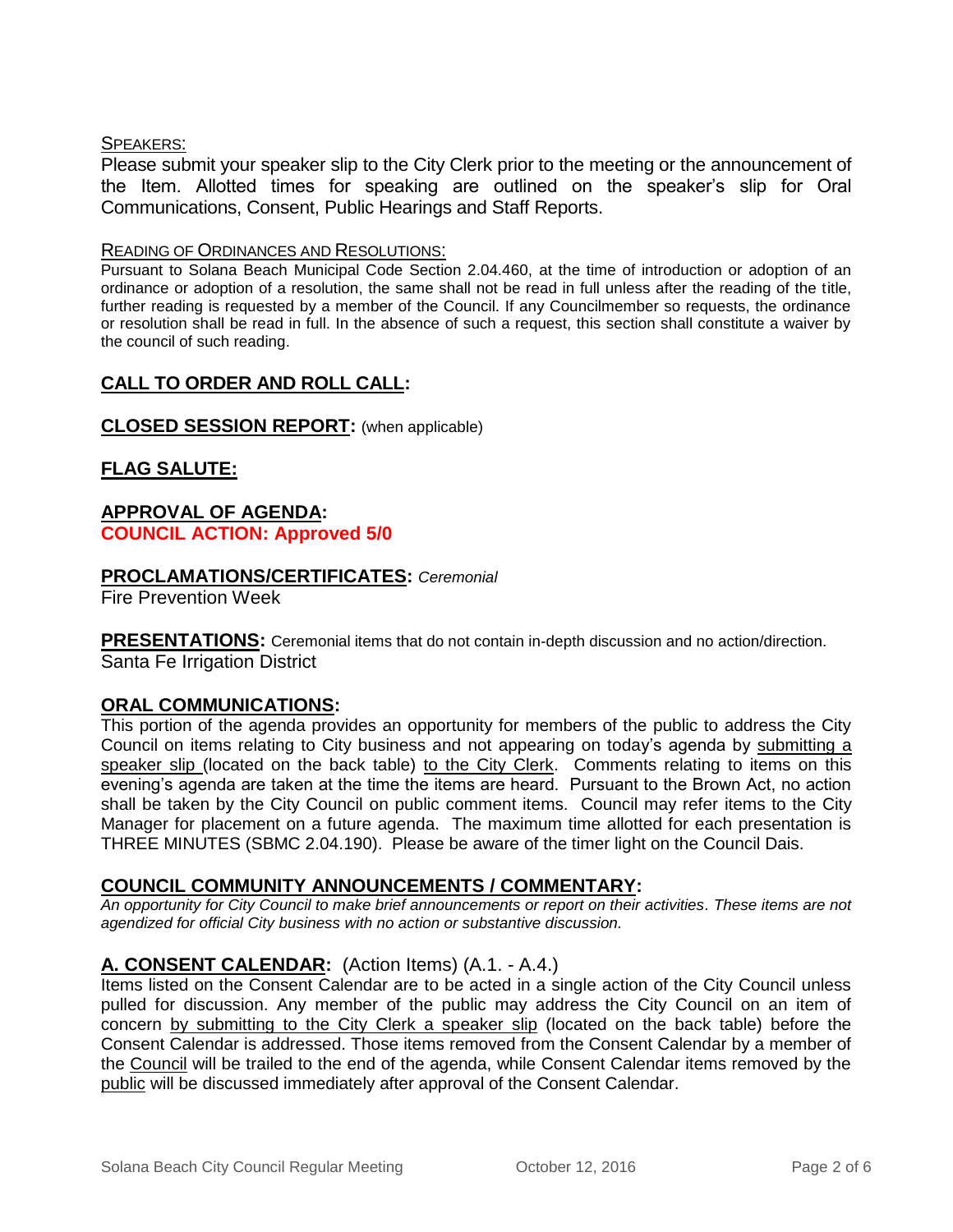## **A.1. Minutes of the City Council.**

Recommendation: That the City Council

1. Approve the Minutes of the City Council Meetings held September 14, 2016. See Approved Minutes [http://www.ci.solana-beach.ca.us/index.asp?SEC=F0F1200D-21C6-4A88-8AE1-](http://www.ci.solana-beach.ca.us/index.asp?SEC=F0F1200D-21C6-4A88-8AE1-0BC07C1A81A7&Type=B_BASIC) [0BC07C1A81A7&Type=B\\_BASIC](http://www.ci.solana-beach.ca.us/index.asp?SEC=F0F1200D-21C6-4A88-8AE1-0BC07C1A81A7&Type=B_BASIC) **COUNCIL ACTION: Approved 5/0**

## **A.2. Register Of Demands.** (File 0300-30)

Recommendation: That the City Council

## 1. Ratify the list of demands for September 10, 2016 through September 23, 2016. [Item A.2. Report \(click here\)](https://solanabeach.govoffice3.com/vertical/Sites/%7B840804C2-F869-4904-9AE3-720581350CE7%7D/uploads/Item_A.2._Report_(click_here)_-_10-12-16.pdf)

*Posted Reports & Supplemental Docs contain records up to the cut off time, prior to the start of the meeting, for processing new submittals. The final official record containing handouts, PowerPoints, etc. can be obtained through a Records Request to the City Clerk's Office.* **COUNCIL ACTION: Approved 5/0**

## **A.3. General Fund Adopted Budget for Fiscal Year 2016-2017 Changes.** (File 0330-30)

Recommendation: That the City Council

1. Receive the report listing changes made to the Fiscal Year 2016-2017 General Fund Adopted Budget.

#### [Item A.3. Report \(click here\)](https://solanabeach.govoffice3.com/vertical/Sites/%7B840804C2-F869-4904-9AE3-720581350CE7%7D/uploads/Item_A.3._Report_(click_here)_-_10-12-16.pdf)

*Posted Reports & Supplemental Docs contain records up to the cut off time, prior to the start of the meeting, for processing new submittals. The final official record containing handouts, PowerPoints, etc. can be obtained through a Records Request to the City Clerk's Office.*

#### **COUNCIL ACTION: Approved 5/0**

#### **A.4. Destruction of Obsolete Records.** (File 0170-50)

Recommendation: That the City Council

## 1. Adopt **Resolution 2016-123** authorizing the destruction of officially obsolete records.

#### [Item A.4. Report \(click here\)](https://solanabeach.govoffice3.com/vertical/Sites/%7B840804C2-F869-4904-9AE3-720581350CE7%7D/uploads/Item_A.4._Report_(click_here)_-_10-12-16.pdf)

*Posted Reports & Supplemental Docs contain records up to the cut off time, prior to the start of the meeting, for processing new submittals. The final official record containing handouts, PowerPoints, etc. can be obtained through a Records Request to the City Clerk's Office.*

## **COUNCIL ACTION: Approved 5/0**

## **B. PUBLIC HEARINGS:** (B.1. – B.2.)

This portion of the agenda provides citizens an opportunity to express their views on a specific issue as required by law after proper noticing by submitting a speaker slip (located on the back table) to the City Clerk. After considering all of the evidence, including written materials and oral testimony, the City Council must make a decision supported by findings and the findings must be supported by substantial evidence in the record. An applicant or designees for a private development/business project, for which the public hearing is being held, is allotted a total of fifteen minutes to speak, as per SBMC 2.04.210. A portion of the fifteen minutes may be saved to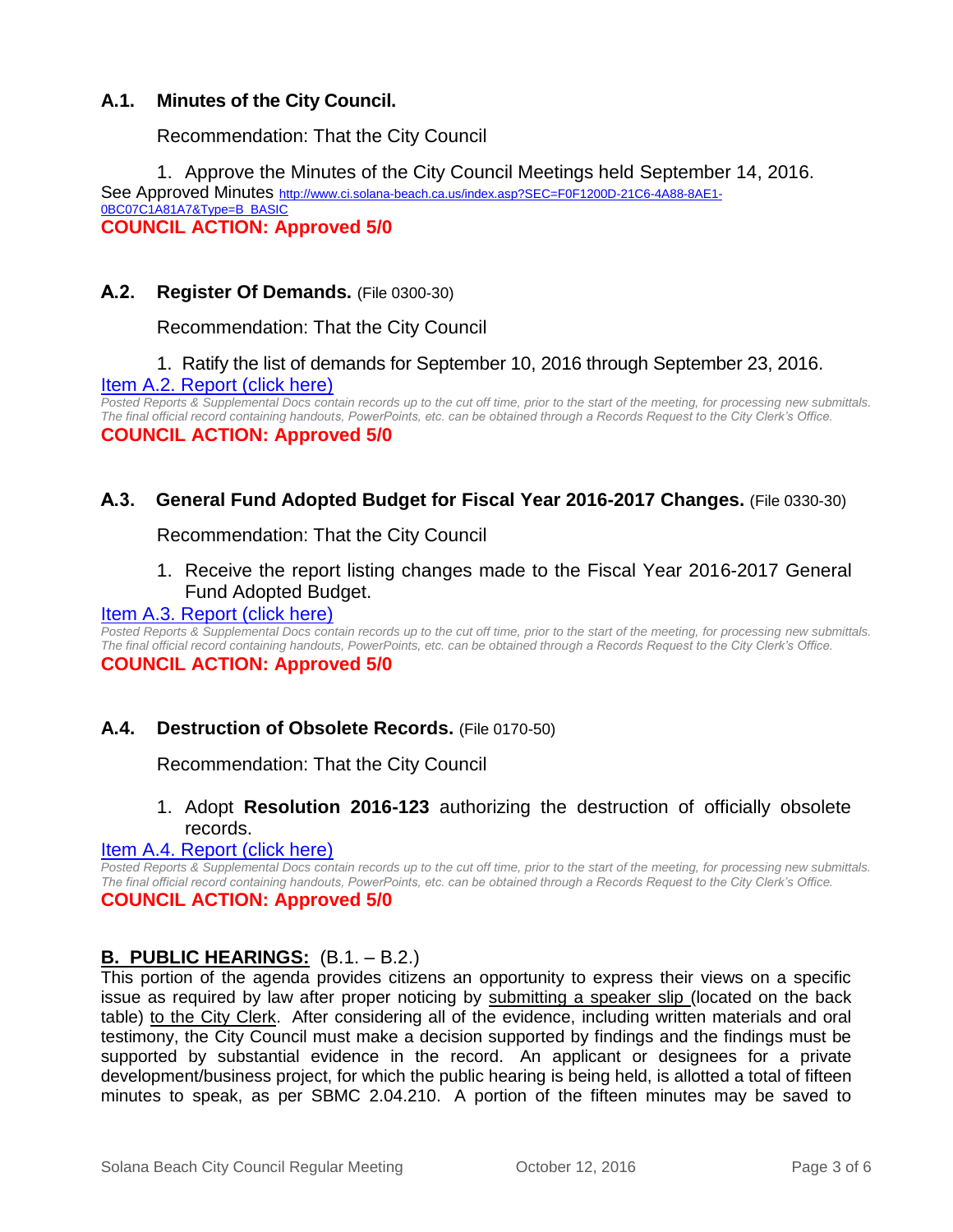respond to those who speak in opposition. All other speakers have three minutes each. Please be aware of the timer light on the Council Dais.

## **B.1. Public Hearing: Fiscal Year 2017-18 Community Development Block Grant Funds – Public Services & ADA Pedestrian Ramp Improvements.** (File 0390-32)

Recommendation: That the City Council

1. Conduct the Public Hearing: Open the public hearing, Report Council disclosures, Receive public testimony, Close the public hearing.

## 2. Adopt **Resolution 2016-122**:

- a. Finding that the funding request and project implementation are exempt from the California Environmental Quality Act pursuant to the State CEQA Guidelines.
- b. Approving the lists of public service organizations and public street ADA ramp locations.
- c. Requesting Fiscal Year 2017-18 CDBG Funds to be awarded to public service organizations listed in Attachment 1, Exhibit A and ADA improvements at various public street intersections listed in Attachment 1, Exhibit B.
- d. Finding that 85% of Fiscal Year 2017-18 CDBG funds, presently estimated at a total of \$40,000-\$50,000, are designated to be used for ADA improvements, and the remaining 15% of FY 2017/18 CDBG funds are designated to be used for public services.
- e. Authorizing the City Manager to execute the County contract for management and implementation of the CDBG program.

## [Item B.1. Report \(click here\)](https://solanabeach.govoffice3.com/vertical/Sites/%7B840804C2-F869-4904-9AE3-720581350CE7%7D/uploads/Item_B.1._Report_(click_here)_-_10-12-16.pdf)

*Posted Reports & Supplemental Docs contain records up to the cut off time, prior to the start of the meeting, for processing new submittals. The final official record containing handouts, PowerPoints, etc. can be obtained through a Records Request to the City Clerk's Office.* COUNCIL ACTION: Approved 5/0 to close the public hearing.

COUNCIL ACTION: Approved 4/1 (Noes: Marshall) to reopen the public hearing.

COUNCIL ACTION: Approved 5/0 to close the public hearing.

**COUNCIL ACTION: Approved 5/0 allocating 15% (\$7,500) of the grant to the Boys and Girls Club.** 

#### **B.2. Public Hearing: 1505 Lomas Santa Fe, Applicant: T-Mobile, Case 17-16-15.** (File 0610-60)

Recommendation: That the City Council

- 1. Conduct the Public Hearing: Open the Public Hearing, Report Council disclosures, Receive public testimony, Close the Public Hearing.
- 2. Find the project exempt from the California Environmental Quality Act pursuant to Section 15301 of the State CEQA Guidelines; and
- 3. Adopt **Resolution 2016-102** conditionally approving a CUP (Conditional Use Permit) to modify an existing monopole WCF located at 1505 Lomas Santa Fe as mandated by the Section 6409(a) of the Middle Class Tax Relief and Job Creation Act of 2012.

[Item B.2. Report \(click here\)](https://solanabeach.govoffice3.com/vertical/Sites/%7B840804C2-F869-4904-9AE3-720581350CE7%7D/uploads/Item_B.2._Report_(click_here)_-_10-12-16.pdf)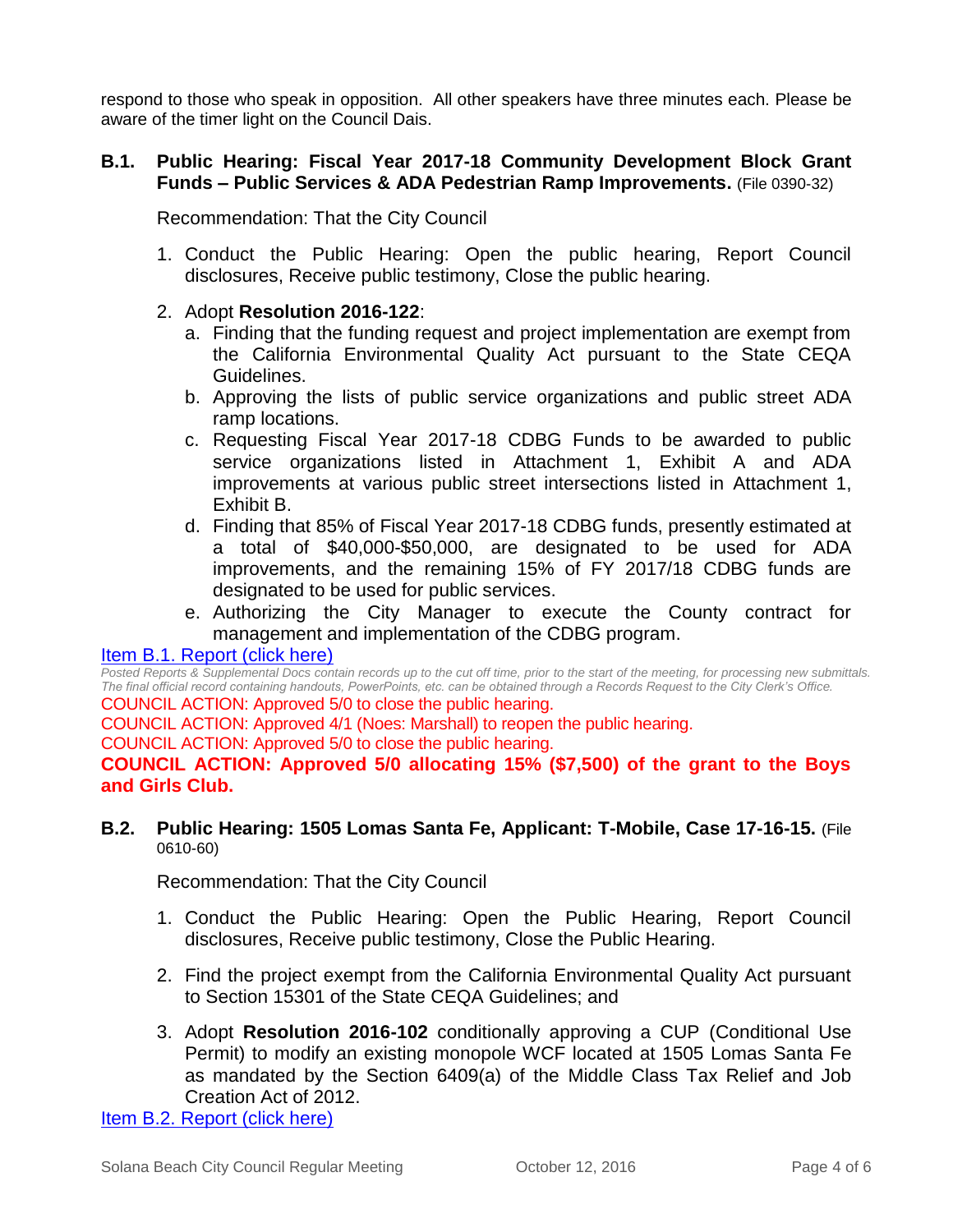*Posted Reports & Supplemental Docs contain records up to the cut off time, prior to the start of the meeting, for processing new submittals. The final official record containing handouts, PowerPoints, etc. can be obtained through a Records Request to the City Clerk's Office.*

COUNCIL ACTION: Approved 5/0 to close the public hearing. **COUNCIL ACTION: Approved 5/0**

# **C. STAFF REPORTS**: (C.1.)

*Submit speaker slips to the City Clerk.*

## **C.1. California Building and Fire Code Updates.** (File 0800-90)

Recommendation: That the City Council

1. Discuss the proposed building and fire code updates and direct Staff to return with an ordinance for introduction (first reading) at the next Council meeting on October 28, 2016.

#### [Item C.1. Report \(click here\)](https://solanabeach.govoffice3.com/vertical/Sites/%7B840804C2-F869-4904-9AE3-720581350CE7%7D/uploads/Item_C.1._Report_(click_here)_-_10-12-16.pdf)

*Posted Reports & Supplemental Docs contain records up to the cut off time, prior to the start of the meeting, for processing new submittals. The final official record containing handouts, PowerPoints, etc. can be obtained through a Records Request to the City Clerk's Office.* **Discussion** 

#### **COMPENSATION & REIMBURSEMENT DISCLOSURE:**

GC: Article 2.3. Compensation: 53232.3. (a) Reimbursable expenses shall include, but not be limited to, meals, lodging, and travel. 53232.3 (d) Members of a legislative body shall provide brief reports on meetings attended at the expense of the local agency at the next regular meeting of the legislative body.

#### **COUNCIL COMMITTEE REPORTS:**

#### **Regional Committees: (outside agencies, appointed by this Council)**

- a. City Selection Committee (meets twice a year) Nichols, Zahn (alternate).
- b. County Service Area 17 Zahn, Marshall (alternate).
- c. Escondido Creek Watershed Authority Marshall/Staff (no alternate).
- d. League of Ca. Cities' San Diego County Executive Committee Nichols, Zahn (alternate) and any subcommittees.
- e. League of Ca. Cities' Local Legislative Committee Nichols, Zahn (alternate).
- f. League of Ca. Cities' Coastal Cities Issues Group (CCIG) Nichols, Heebner (alternate).
- g. North County Dispatch JPA Zahn, Nichols (alternate).
- h. North County Transit District Nichols, Heebner  $(1<sup>st</sup>$  alternate)
- i. Regional Solid Waste Association (RSWA) Nichols, Zahn (alternate).
- j. SANDAG Heebner (Primary), Nichols (1<sup>st</sup> alternate), Zito ( $2^{nd}$  alternate) and any subcommittees.
- k. SANDAG Shoreline Preservation Committee Nichols, Heebner (alternate).
- l. San Dieguito River Valley JPA Zito, Zahn (alternate).
- m. San Elijo JPA Marshall, Zito (both primary members) (no alternates).
- n. 22<sup>nd</sup> Agricultural District Association Community Relations Committee Heebner, Nichols.

#### **Standing Committees: (All Primary Members)** *(Permanent Committees)*

- a. Business Liaison Committee Zito, Zahn.
- b. Highway 101 / Cedros Ave. Development Committee Heebner, Nichols.
- c. I-5 Construction Committee Heebner, Zito.
- d. Parks and Recreation Committee Heebner, Nichols.
- e. Public Arts Committee Nichols, Zito.
- f. School Relations Committee Marshall, Zahn.